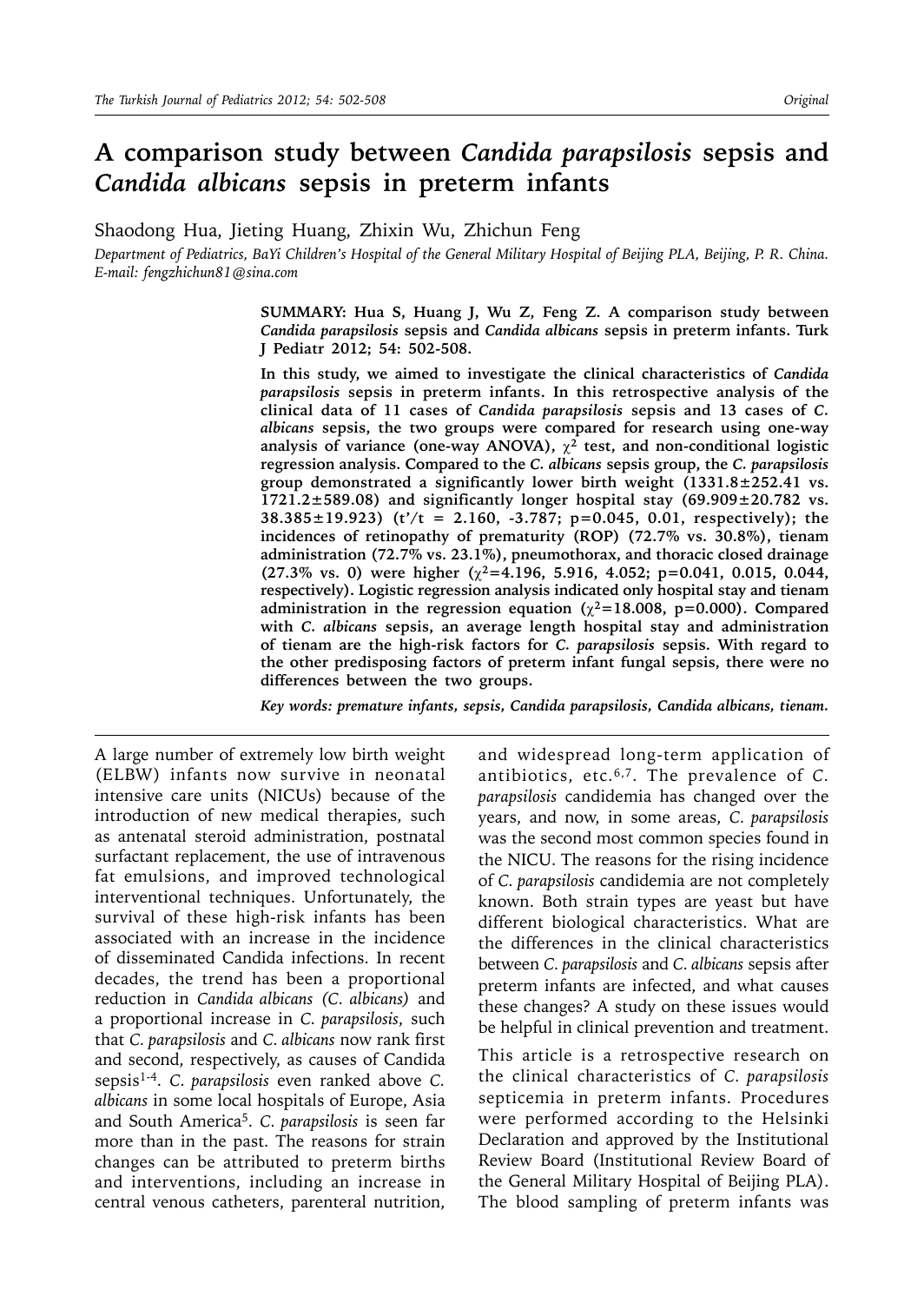|                                                                                                                         | C. albicans<br>$\overline{x} \pm s$                                                   | n                   | C. parapsilosis<br>$\overline{x} \pm s$                                                  | n                   | t/t'                                         | p                                     |
|-------------------------------------------------------------------------------------------------------------------------|---------------------------------------------------------------------------------------|---------------------|------------------------------------------------------------------------------------------|---------------------|----------------------------------------------|---------------------------------------|
| Gestational age<br>Birth weight<br>Maternal age<br>PROM time (h)<br>Apgar scoring                                       | $31.00 \pm 2.769$<br>$1721.2 \pm 589.08$<br>$28.923 \pm 4.291$<br>$26.375 \pm 42.315$ | 13<br>13<br>13<br>8 | $29.546 \pm 1.695$<br>$1331.8 \pm 252.41$<br>$28.727 \pm 5.951$<br>$76.60 \pm 122.431$   | 11<br>11<br>11<br>5 | 1.516<br>2.160<br>0.093<br>$-1.085$          | 0.144<br>$0.045*$ #<br>0.926<br>0.301 |
| 1 minute<br>5 minutes<br>10 minutes                                                                                     | $8.308 \pm 1.974$<br>$9.307 \pm 1.032$<br>$9.846 \pm 0.376$                           | 13<br>13<br>13      | $7.182 \pm 2.786$<br>$8.546 \pm 2.162$<br>$8.909 \pm 1.640$                              | 11<br>11<br>11      | 1.156<br>1.071<br>1.854                      | 0.260<br>0.303#<br>0.091#             |
| Treatment situation<br>Hospital days<br>Fungal infection days<br>Antifungal therapy days<br>Mechanical ventilation days | $38.385 \pm 19.923$<br>$19.00 \pm 10.609$<br>$16.714 \pm 11.265$<br>$12.00 \pm 4.359$ | 13<br>13<br>13<br>3 | $69.909 \pm 20.782$<br>$20.182 \pm 12.032$<br>$24.833 \pm 10.998$<br>$22.375 \pm 18.852$ | 11<br>11<br>11<br>8 | $-3.787$<br>$-0.222$<br>$-1.309$<br>$-0.915$ | $0.01*$<br>0.827<br>0.317<br>0.384    |

**Table I.** Comparison of the General Condition between the Two Groups

 $*p<0.05$ <sup>+#</sup> equal variances not assumed.

PROM: Premature rupture of membranes.

collected according to the patient's condition after approval was obtained from their families during the hospitalization period.

#### **Material and Methods**

A total of 2,721 preterm infants were admitted to preterm infants ICU (with 120 beds) of BaYi Children's Hospital from February 6, 2008 to February 10, 2010. Of the 2,721 admitted preterm infants, 37 (1.36%) were infected with fungal sepsis. The most common culture strains were *C. albicans* (13 cases), followed by *C. parapsilosis* (11 cases), *C. famata* (4 cases), *C. tropicalis* (2 cases), *Monilia guilliermondii* (2 cases), *Cryptococcus laurentii* (2 cases), *C. krusei* (1 case), *C. glabrata* (1 case), and *Aspergillus fumigates* (1 case). All of them were hospital-acquired infection. The histories of the 24 premature infant cases (*C. albicans* and *C. parapsilosis*) were recorded during hospitalization, including fungal infections, clinical manifestations, laboratory examinations, blood culture, sputum culture, and drug sensitivity test results. Perinatal conditions, clinical manifestations, treatment, and prognosis were compared between the *C. albicans* and *C. parapsilosis* sepsis groups.

### *Diagnostic criteria*

Study inclusion criteria of the preterm infants were: a) gestational age <37 weeks; b) two consistent positive blood culture results (Based on clinical manifestations in preterm infants with suspected sepsis, blood samples were collected at the same time from two different parts of the body); and c) clinical onset time of >72 hours after birth. Study exclusion criteria were: a) gestational age  $\geq$ 37 weeks, b) two inconsistent blood culture results, and c) onset time in the first 48-72 hours after birth.

#### *Fungal culture and antifungal susceptibility testing*

Sabouraud culture medium and CHROM agar chromogenic culture medium were provided by microorganisms Science and Technology Co. Ltd. Di Jing, Guangzhou; API20CAUX yeast identification strips and ATBFUNGUS3 antifungal drug susceptibility test were provided from France bioMérieux.

#### *Statistical analysis*

statistical analysis was performed with the Statistical Package for the Social Sciences (SPSS) software package (version 16.0). Measurement data were expressed as means (±standard deviations). One-way analysis of variance (ANOVA) was used. If analysis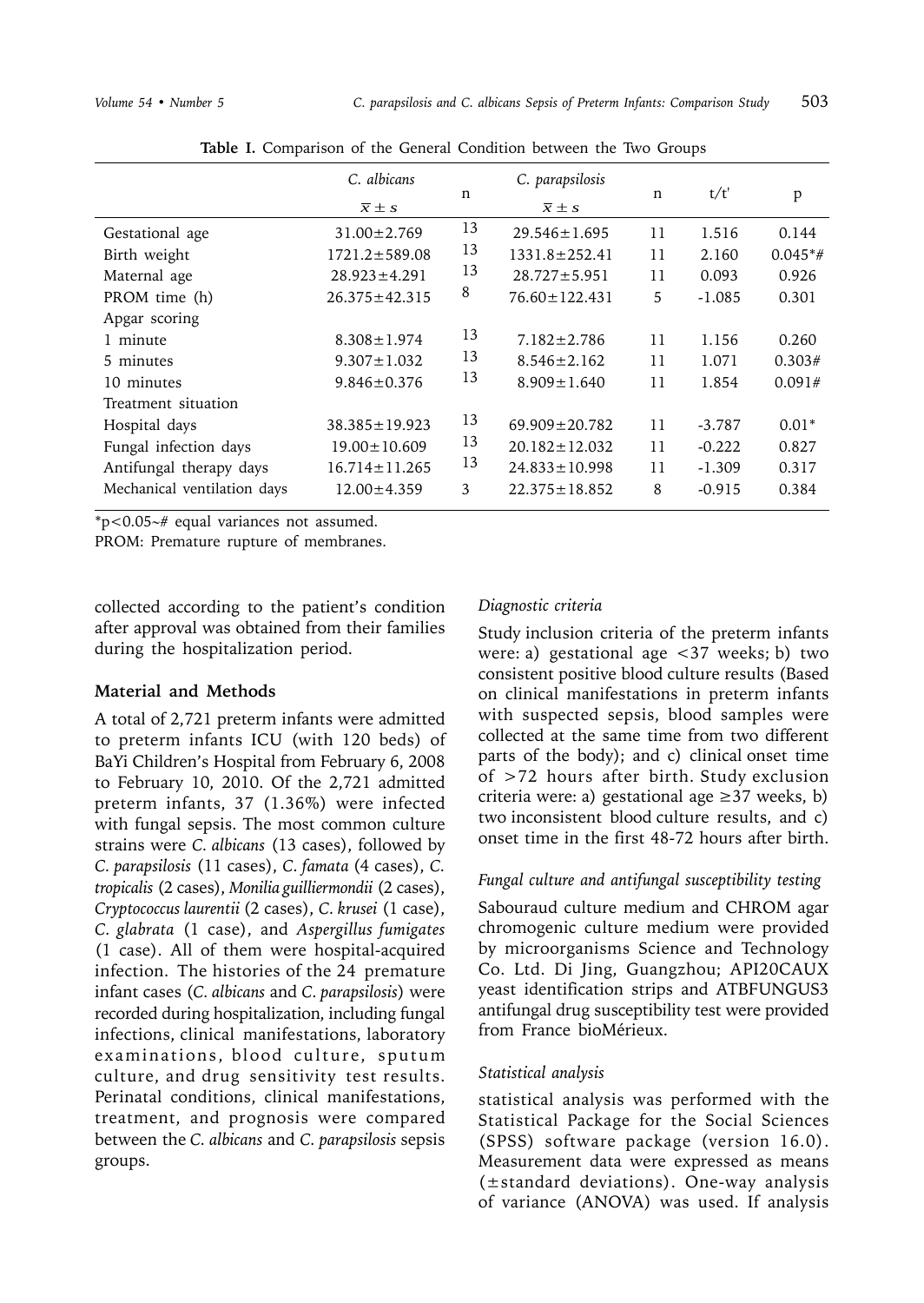of variance showed a significant difference, for multiple comparisons, LSD method was used if equal variances were assumed and Tamhane's T2 method was used if equal variances were not assumed. Numerical data were expressed with chi-square test. Nonconditional logistic multivariable analysis was carried out to identify differential characteristics of *C. parapsilosis* sepsis. A p value of ≤0.05 was considered statistically significant. All of the p values reported were two-sided.

## **Results**

A comparison of the general condition between *C. parapsilosis* and *C. albicans* sepsis groups is shown in Table I. Only hospital stay and birth weight showed a significant difference between groups. Hospital stay of the *C. parapsilosis*  sepsis group was significantly longer than of the *C. albicans* sepsis group, and the lower the birth weight of premature infants, the greater the susceptibility to *C. parapsilosis*. There were no differences in fungal infection time (approximately 20 days) between the two groups. The gestational age, premature rupture of membranes mean time, maternal age, Apgar score, anti-fungal treatment days, and days of mechanical ventilation were similar, with no significant difference.

## *Comparison of perinatal factors between the two groups*

There were no differences between the two groups with respect to perinatal factors such as gender, cesarean section, fetal distress, amniotic fluid contamination, premature rupture of membranes, amniotic chorioamnionitis in the mother, presence or not of fever during pregnancy, and placenta previa, etc. (Table II).

## *Comparison of clinical data between the two groups*

Incidence of retinopathy of prematurity (ROP), usage rate of tienam, pneumothorax, and thoracic closed drainage were higher in the *C. parapsilosis* sepsis group than in the *C. albicans* group, and the differences were statistically significant. We did not find a significant difference in exposure to other risk factors for fungal infection between the groups, such as mechanical ventilation, laser photocoagulation, peripherally inserted central catheter (PICC), bedside ligation of patent

ductus arteriosus (PDA), administration of more than three antibiotics, vancomycin, meropenem, pulmonary surfactant application, and clinical manifestations (Table III).

# *Regression analysis*

To further analyze these factors, with occurrence of *C. parapsilosis* sepsis as the dependent variable, an initial screening of the six significant indicators (hospital day, birth weight, pneumothorax, incidence of ROP, administration of tienam, thoracic closed drainage) as covariate variables was conducted, using non-conditional logistic regression analysis. The results indicated that only hospital stay and administration of tienam entered the regression equation  $(c^2=18.008,$ p=0.000) (Table IV).

## *Treatment and prognosis*

*anti-bacterial treatment*: All preterm infants used more than two types of antibiotics, which included mezlocillin, piperacillin, tazobactam, ceftazidime, sulbactam-cefoperazone, tienam, meropenem, vancomycin, teicoplanin, and metronidazole. *Anti-fungal treatment:* Fluconazole was administered 6-40 days and the mean time was 2 or 3 weeks. Only 1 case was fluconazoleresistant, and voriconazole was given instead. Invasive treatments included endotracheal intubation, mechanical ventilation, laser photocoagulation, thoracic closed drainage, PICC, and ligation of PDA. All preterm infants received parenteral nutrition. The rest of the treatment included symptomatic and supportive treatment. Twenty cases were cured (*C. albicans*  sepsis group, n=10, *C. parapsilosis* sepsis group, n=10), 3 cases were lost to follow-up (*C. albicans* sepsis group, n=2, *C. parapsilosis* sepsis group, n=1), and 1 case died (*C. albicans* sepsis group). The prognoses were not different between the two groups  $(c^2=1.175, p=0.556)$ . Secondary meningitis was noted in 1 case and binocular retinal choroiditis in 2 cases in the *C. albicans* sepsis group.

## **Discussion**

In the 1990s, the most striking change was the type of yeast infection causing NICU infection. The most prevalent Candida species that cause candidemias have shifted over time from *C. albicans* to non-albicans Candida spp,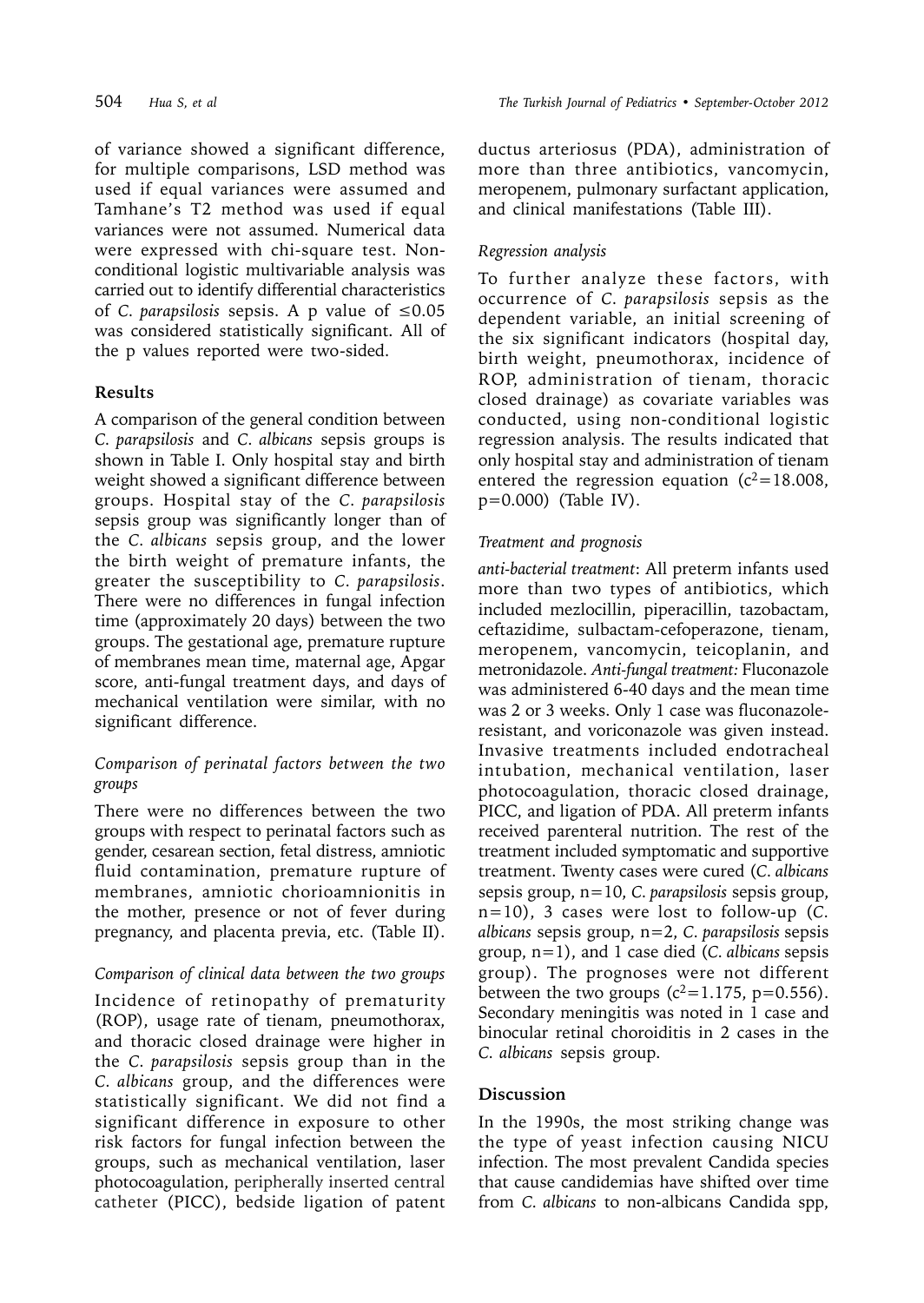|                                    | C. albicans<br>yes | no | yes            | C. parapsilosis<br>no | $\chi^2$ | p     |
|------------------------------------|--------------------|----|----------------|-----------------------|----------|-------|
| Gender Female                      | $\overline{4}$     |    | 3              |                       | 0.035    | 0.851 |
| Male                               | 9                  |    | 8              |                       |          |       |
| Cesarean section                   | 5                  | 8  | 5              | 6                     | 0.120    | 0.729 |
| Fetal distress                     | 1                  | 12 | $\overline{4}$ | $\tau$                | 2.970    | 0.085 |
| Amniotic fluid contamination       | 2                  | 11 | 2              | 9                     | 0.034    | 0.983 |
| Pregnancy- antibiotics use         | $\boldsymbol{0}$   | 13 | $\mathbf{1}$   | 10                    | 1.233    | 0.267 |
| Pregnancy-fever                    | $\boldsymbol{0}$   | 13 | $\overline{c}$ | 9                     | 2.579    | 0.108 |
| Amniotic membrane chorioamnionitis | 3                  | 10 | $\mathbf{1}$   | 10                    | 0.839    | 0.360 |
| <b>PROM</b>                        | 8                  | 5  | 5              | 6                     | 0.621    | 0.431 |
| Placenta previa                    | $\overline{0}$     | 13 | 1              | 10                    | 1.233    | 0.267 |
| Oligohydramnios                    | $\mathbf{0}$       | 13 | 1              | 10                    | 1.233    | 0.267 |

Table II. Comparison of the Two Groups Regarding Perinatal Factors

PROM: Premature rupture of membranes.

including *C. parapsilosis*, *C. tropicalis* and *C. glabrata*. This is in agreement with literature reports that invasive candidemia disease caused by non-albicans Candida spp has sustained an increase 8, indicating that non-albicans Candida spp infection has become the predominant fungal pathogen in many NICUs. *C. parapsilosis* accounted for one-fourth of all cases of invasive fungal infection in very low birth weight (VLBW) infants. Our results show that *C. parapsilosis* sepsis is the second most common Candida species isolated from bloodstream infections, consistent with the reported literature1-4. It is related only minimally with perinatal factors because it is a hospitalacquired infection. Birth weight and hospital stay demonstrated significance differences between the two groups. The lower the birth weight and the longer the hospital stay, the greater the susceptibility to infection with *C. parapsilosis* sepsis, but birth weight did not enter the regression equation. In their study of *C. albicans* and *C. parapsilosis* infections, Kristóf et al.9 found that birth weight, gestational age <30 weeks and cesarean section demonstrated significant differences. The two species of fungi with respiratory colonization were the

same between the ELBW and VLBW groups. The proportions of candidemias caused by *C. albicans* and *C. parapsilosis* were 9:7 in the ELBW group, 6:3 in the VLBW group, and 15:1 in the >1500 g group. The mortality rate of *C. parapsilosis* was higher than of *C. albicans*. Clerihew et al.10 reported that C. parapsilosis is a less deep-seated infection, and mortality was similar compared with *C. albicans*. Our results showed that *C. parapsilosis* sepsis is unrelated to cesarean section. There was no difference in prognosis between the two groups, and only one case died of *C. albicans* sepsis. Saiman et al.11 found that preterm infants with a hospital stay in the NICU of more than 7 days and 14 days might suffer from fungemia sepsis, but there was no statistically significant difference with stays of more than 21 days. Hernández-Castro<sup>12</sup> found that average age of neonatal infection with *C. parapsilosis* was 13.6 days. Sarvikivi 13 described a clonal outbreak caused by *C. parapsilosis* in the NICU during a 12-year period and the development of fluconazole resistance of the causative clone during the long-term use of fluconazole prophylaxis. Prematurity and LBW as well as prolonged umbilical catheterization were identified as risk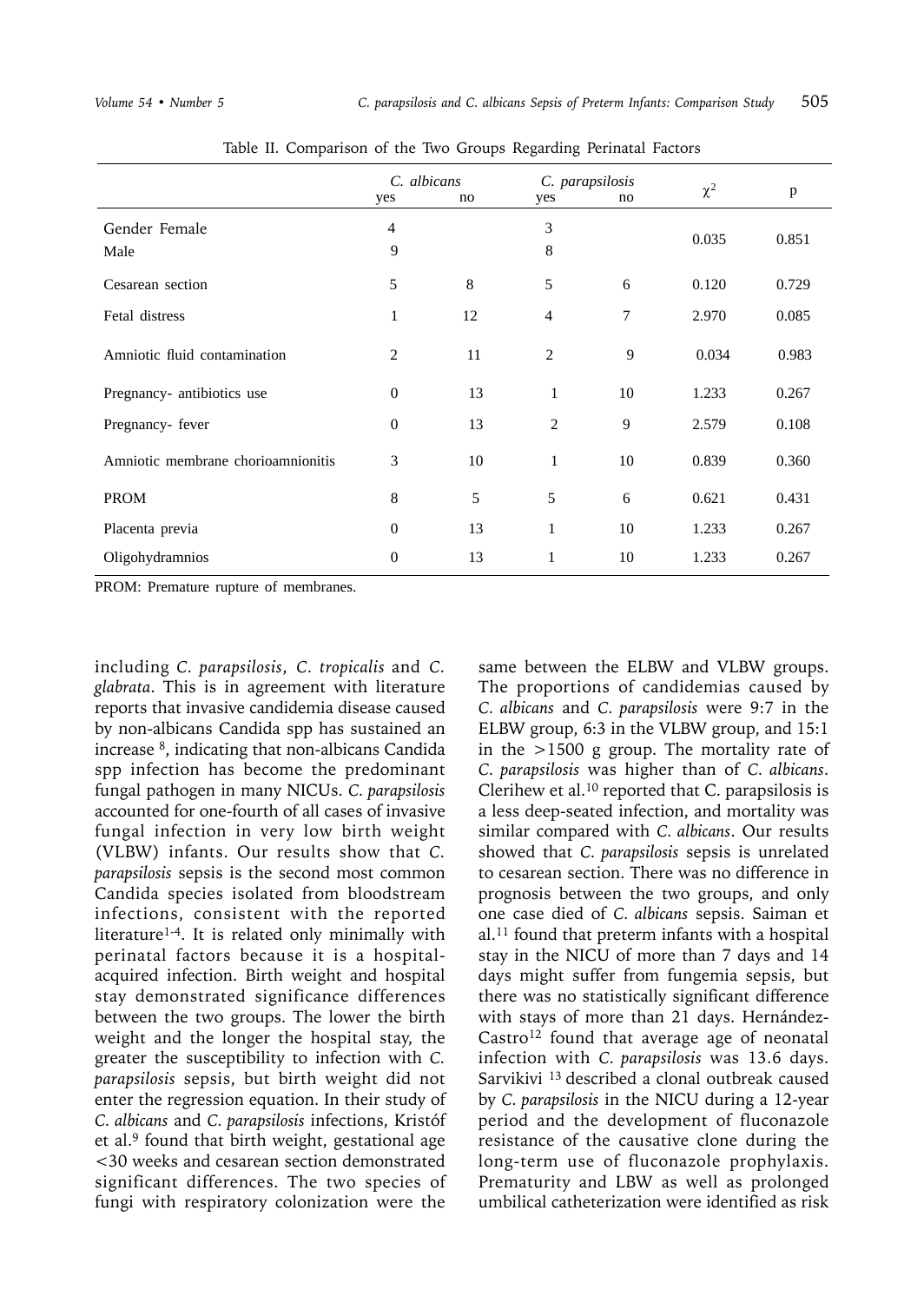|                                                | C. albicans |                | C. parapsilosis |                | $\chi^2$ |              |
|------------------------------------------------|-------------|----------------|-----------------|----------------|----------|--------------|
|                                                | yes         | no             | yes             | no             |          | $\mathbf{p}$ |
| Clinical Manifestation                         |             |                |                 |                |          |              |
| Frequent apnea                                 | 5           | 8              | 6               | 5              | 0.621    | 0.431        |
| Poor response                                  | 3           | 10             | 4               | 7              | 0.509    | 0.476        |
| Poor skin perfusion                            | 4           | 9              | $\overline{2}$  | 9              | 0.503    | 0.478        |
| Excessive phlegm                               | 2           | 11             | $\mathbf 0$     | 11             | 1.846    | 0.174        |
| Difficult to withdraw ventilator               | 2           | 1              | 1               | 7              | 0.410    | 0.522        |
| <b>Underlying Disease</b>                      |             |                |                 |                |          |              |
| <b>NRDS</b>                                    | 9           | $\overline{4}$ | 8               | 3              | 0.035    | 0.851        |
| Pneumonia of newborn                           | 9           | 4              | 6               | 5              | 0.548    | 0.459        |
| Pneumothorax                                   | 0           | 13             | 3               | 8              | 4.052    | $0.044*$     |
| <b>NEC</b>                                     | $\mathbf 0$ | 13             | $\overline{2}$  | 9              | 2.579    | 0.108        |
| Intracranial hemorrhage                        | 1           | 12             | 3               | 8              | 1.645    | 0.200        |
| <b>ROP</b>                                     | 4           | 9              | 8               | 3              | 4.196    | $0.041*$     |
| Treatment $\sim$                               |             |                |                 |                |          |              |
| Vancomycin                                     | 3           | 10             | 2               | 9              | 0.087    | 0.769        |
| Meropenem                                      | 2           | 11             | $\overline{2}$  | 9              | 0.034    | 0.855        |
| Tienam                                         | 3           | 10             | 8               | 3              | 5.916    | $0.015*$     |
| Sulperazon                                     | 6           | $\overline{7}$ | $\overline{4}$  | 7              | 0.235    | 0.628        |
| Three antibiotics combined                     | 8           | 5              | 4               | 7              | 1.510    | 0.219        |
| Pulmonary surfactant                           | 7           | 6              | 7               | $\overline{4}$ | 0.235    | 0.628        |
| Mechanical ventilation                         | 3           | 10             | 8               | 3              | 0.336    | 0.562        |
| Laser photocoagulation                         | 1           | 12             | 1               | 10             | 0.015    | 0.902        |
| Thoracic closed drainage                       | 0           | 13             | 3               | 8              | 4.052    | $0.044*$     |
| PICC                                           | 1           | 12             | 1               | 10             | 0.015    | 0.902        |
| Patent ductus arteriosus -<br>bedside ligation | 0           | 13             | $\overline{2}$  | 9              | 2.579    | 0.108        |

**Table III.** Comparison of the Two Groups Regarding Clinical Data

 $*p<0.05$ 

NRDS: Neonatal respiratory distress syndrome. NEC: Necrotizing enterocolitis. ROP: Retinopathy of prematurity. PS: Pulmonary surfactant. PICC: Peripherally inserted central catheter.

factors for *C. parapsilosis* bloodstream infections. A clear increase in the length of hospital stay and the duration of mechanical ventilation were seen in the neonates with *C. parapsilosis* bloodstream infections. Our results indicated that timing of fungal infection was similar between the two groups, at approximately 20 days, and hospital stay in the *C. parapsilosis*  sepsis group was significantly longer than in the *C. albicans* group, but there was no difference in the duration of mechanical ventilation.

Laboratory studies have documented that *C. parapsilosis* is less virulent than *C. albicans*  in animal models of infection<sup>14</sup>. However, several factors have been identified that give *C. parapsilosis* a selective advantage in the hospital environment, such as its capability to

adhere tenaciously to prosthetic materials and to proliferate rapidly in high concentrations of glucose. Moreover, the propensity of clinical isolates of *C. parapsilosis* to form extensive biofilm in glucose-containing solutions suggests that this trait may contribute to its ability to adhere to plastic catheters and cause systemic infections in premature newborns being treated with total parenteral nutrition, blood pressure transducers, or other invasive devices. Repeated observations have documented that *C. parapsilosis* candidemia can occur in the absence of prior detectable colonization and/or symptomatic infection in other body sites of the same infant, usually by means of horizontal transmission through contamination by exogenous articles such as medical facilities or liquid, the hands of health care personnel, prosthetic devices,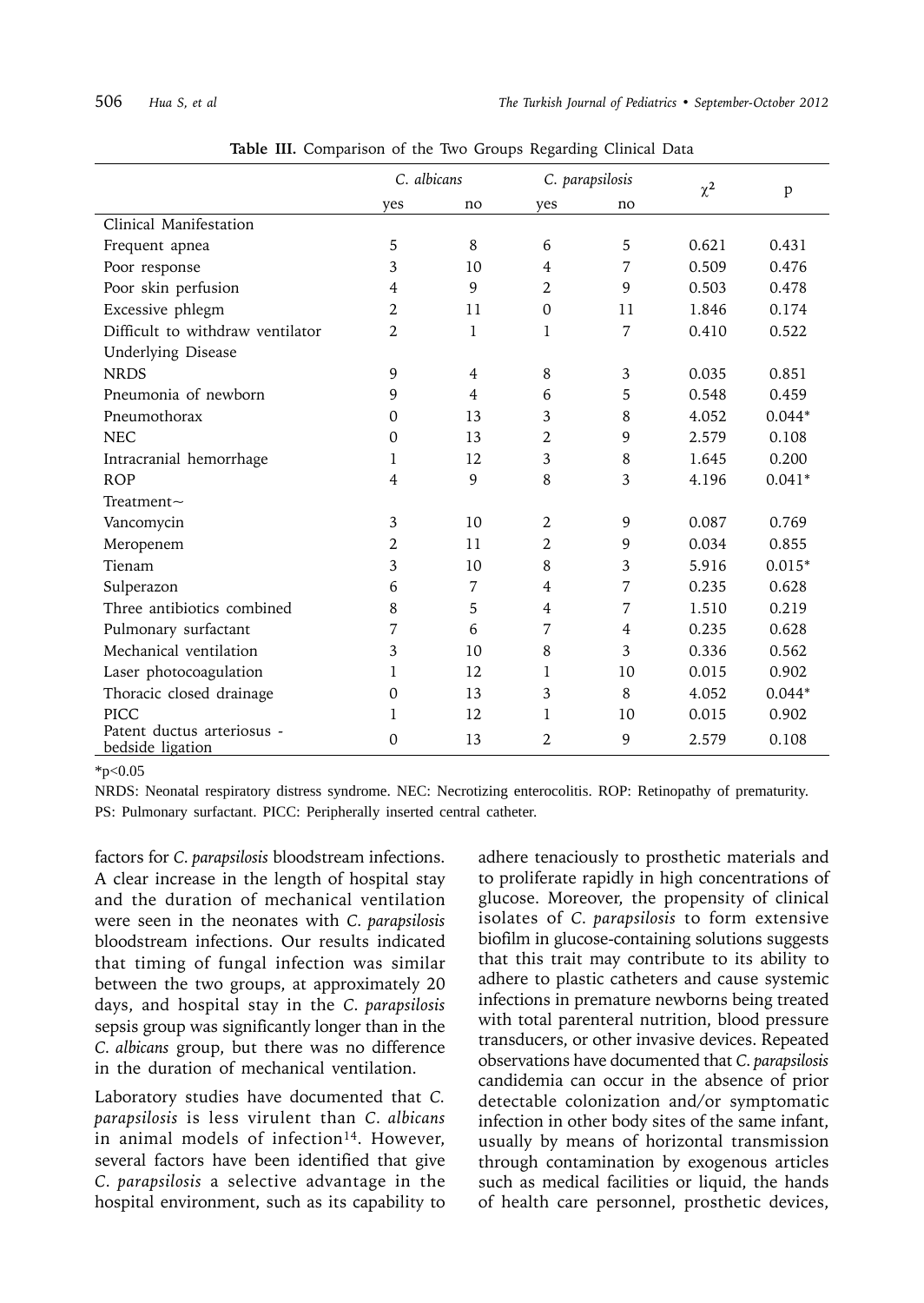| factor                      | B     | <b>SE</b> | Wald  | D     | <b>OR</b> |       | 95% CI for OR |  |
|-----------------------------|-------|-----------|-------|-------|-----------|-------|---------------|--|
|                             |       |           |       |       |           | upper | lower         |  |
| Hospital stay               | 0.125 | 0.057     | 4.761 | 0.029 | 1.134     | 1.269 | 1.013         |  |
| Administration<br>of tienam | 3.975 | 2.468     | 2.495 | 0.107 | 52.275    | 671.6 | 0.423         |  |

**Table IV.** Non-Conditional Logistic Regression Analysis of Factors Related with C. parapsilosis Sepsis

CI: Confidence interval. OR: Odds ratio.

and catheters<sup>15</sup>. Although all preterm newborns were treated in the same ward and exposed similarly to cross-infection through the hands of the nurses, horizontal transmission of fungemia occurred only in the newborn with a serious defect in cutaneous barrier integrity. Previous observation was in agreement with the general view that, in NICUs, *C. parapsilosis* outbreaks were mainly due to deliberate disruption of the cutaneous barrier for administration of invasive therapies and use of monitoring equipment<sup>16</sup>. There were 3 cases each of pneumothorax and thoracic closed drainage in the *C. parapsilosis* sepsis group compared to 0 cases each in the *C. albicans* sepsis group, and among 12 cases with ROP, 8 (66.7%) cases were infected with *C. parapsilosis*, and the differences between the groups were significant. However, the other high-risk factors of fungal infection, such as mechanical ventilation, tracheal intubation, PICC, bedside ligation of PDA, laser surgery, and PS application showed no differences between the two groups. Therefore, procedural operations with respect to every aspect of thoracic closed drainage and ROP screening should be strict.

Compared with the *C. albicans* sepsis group, it seemed more likely to have apnea (54.5%: 38.5%) and poor response (36.4%: 6%) in the *C. parapsilosis* sepsis group, but there were no differences between the two groups regarding other manifestations, such as poor skin perfusion, excessive phlegm, blood oxygen saturation instability, or difficulty in ventilator withdrawal, which were nonspecific manifestations of fungal or bacterial infections. It was at times difficult to define *C. parapsilosis* infections according to the clinical manifestations, because these infants often had overlapping respiratory, intracranial, gastrointestinal, and infectious illnesses. The manifestations of *C. parapsilosis* sepsis

were gentle and less prone to acute lethal manifestations, and this group had no death.

A previous study also suggested that prolonged third-generation cephalosporin use predisposes to *C. parapsilosis* infections in VLBW infants17. Several applications of antibiotics were analyzed in this group, and the results indicated that there were no differences between the two groups regarding the several different antibiotics used, such as meropenem, vancomycin, and sulperazon, or three antibiotics combined. However, the administration of tienam is a risk factor for *C. parapsilosis* infections and entered the regression equation. Tienam (imipenem and cilastatin sodium, MSD) is a broad-spectrum -lactam antibiotic and a potent inhibitor of bacterial cell wall synthesis and it is bactericidal against a broad spectrum of pathogens gram-positive and gram-negative, aerobic and anaerobic. It is resistant to degradation by bacterial beta-lactamases, which makes it active against a high percentage of organisms such as *Pseudomonas aeruginosa*, Serratia spp, and Enterobacter spp, which are inherently resistant to most beta-lactam antibiotics. The antibacterial spectrum of tienam is broader than that of any other antibiotic studied. The main side effects of tienam are liver function changes, thrombophlebitis and neutropenia. There was too low a number to document a relation between tienam and *C. parapsilosis*, so we speculate that the relation between the administration of tienam and *C. parapsilosis*  infection may be related with neutropenia. Further prospective research is needed to explore this possibility.

In conclusion, compared with the *C. albicans*  sepsis group, the average hospital stay and administration of tienam were shown to be the high-risk factors for *C. parapsilosis* sepsis. The other predisposing factors of fungal septicemia demonstrated no differences between the two groups.